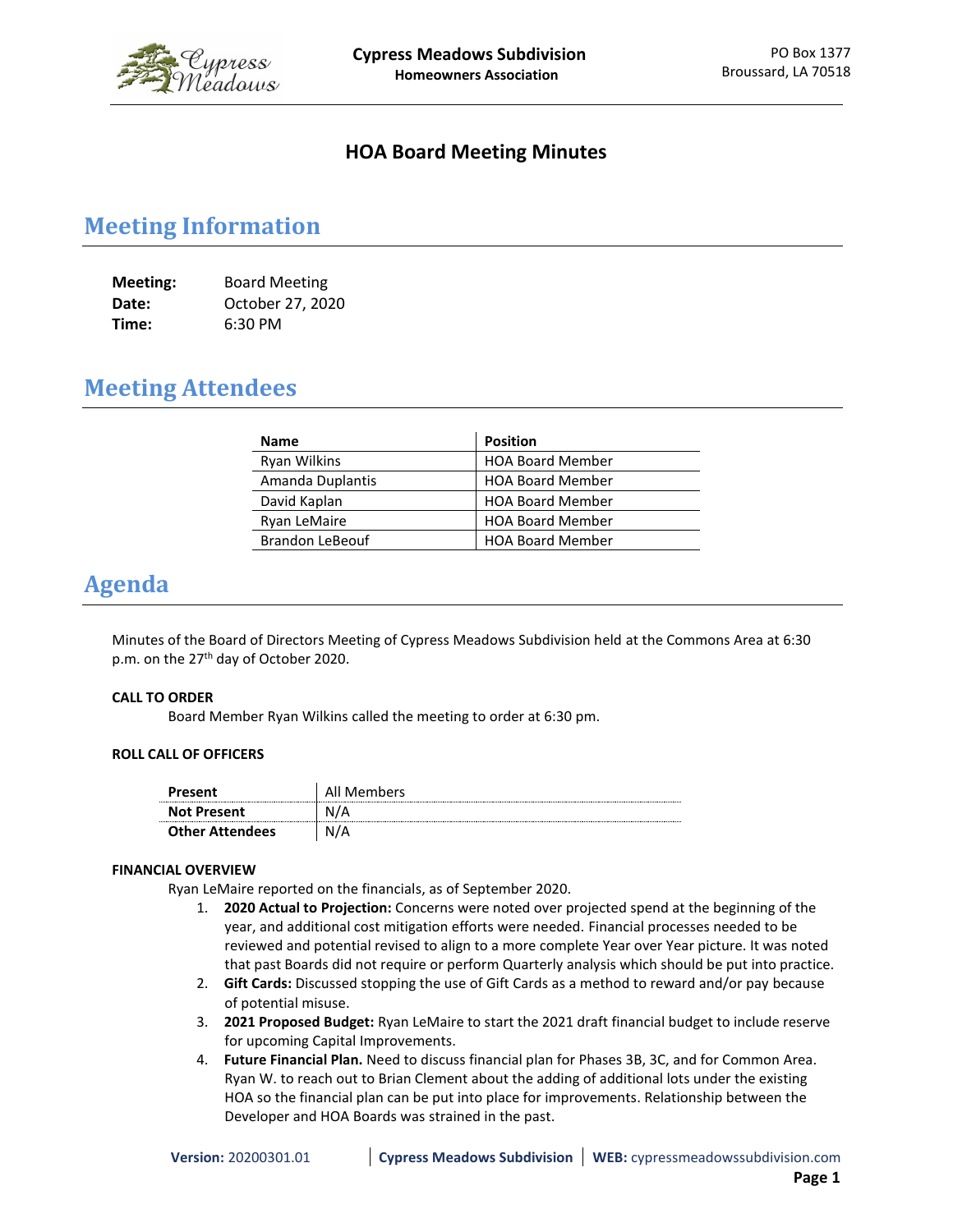

#### **COMMITTEE REPORTS**

- 1. ACC
	- a. **Discuss shed issue raised by Resident.** Find resolution to non-compliant shingles and possibly requesting resident to move shed over. CMHOA Atty has been in communication to help clarify options.
	- b. **Turnmill Fence.** Ryan W to draft letter to Turnmill Fence Issue for Ongoing privacy and liability issues. Letter sent after communication with CMHOA Atty to clarify liability and access questions. Residents are not liable for property behind property between property line and pond. Fence could be allowed at end of pond but not paid for by CMHOA.
	- c. **Tarps on Houses (Post Storm).** Discuss the tarps on houses and damaged fences and houses. Issue set to be re-reviewed after January to give residents time to find contractors.
- 2. Violations
	- a. **Trash Cans.** As a follow up to the November 1<sup>st</sup> communication to all residents. Initial warnings will be sent to non-compliant residents.
	- b. **Parking (AutumnBrook).** Received a few complaints from residents about parking issues where vehicles were parked for extended periods of time.
	- c. **Totals.** 7 violations have been sent out since 9/15/2020. 3 were parking violations, 2 grass violation (1st offense fine sent) and 2 trash can warnings/violations.
- 3. Commons Area
	- a. **Grounds Keeping.** Updated cost to change due to pond issues.
	- b. **Pond Brush.** Added 1 time pond brush clearing cost of \$450. Motion to approve by David Kaplan, 2nd by Ryan W. Motion by Ryan L. approved, once water level brought up the access issue will need to be addressed.
	- c. **Commons Area Master Plan.** Master plan in progress. Draft completion expected Q1 2021.
	- d. **Trampoline in Commons.** Brandon LeBeouf to find resident that owns the trampoline that was relocated due to storm and discuss removal options.
- 4. Communications
	- a. **Open HOA.** Communication to be sent out about Open HOA Meeting being postponed.
	- b. **Neighborhood Garage Sale.** Discussion on if we should / should not due to COVID-19? Need to address this - Tabled at current time**.**
	- c. **Yard of Month Communication.** Should be handled by the Communication Committee led by Brandon and a current resident committee.
	- d. **Discuss Golf Cart Communication.** Communication was sent after collecting info from local and state government along with other neighborhoods to mitigate potential issues due to increased complaints.
- 5. Social
	- a. **Halloween.** Approve plans to purchase and place hand sanitizer stations for residents. Hand Sanitizer Stations placed at specific locations to better keep neighborhood safe
	- b. **Fall Fest / Other Events.** Board decided to put on hold events due to a spike in COVID cases.
	- c. **Christmas.** Christmas event(s) will be looked at as December becomes closer.

#### **NEW BUSINESS**

- 1. **Open HOA**. The Board is reviewing locations and options to hold an Open HOA as soon as possible. Board to reach out to other HOA's to identify how they are handling Open Meetings to ensure safety.
- **2. Board Elections 2021.** Similar to issue above. Nominations expected to be sent out in January.
- 3. **Yard of Month.** Board agreed to stop using Gift Cards as a monetary value moving forward once the current purchased cards are used.
- 4. **Newsletter.** Board to solicit ideas on Newsletter.
- **5. Website.** HOA discussed need for an updated and modernized website that will allow for resident access and more secure locations to place financial information.